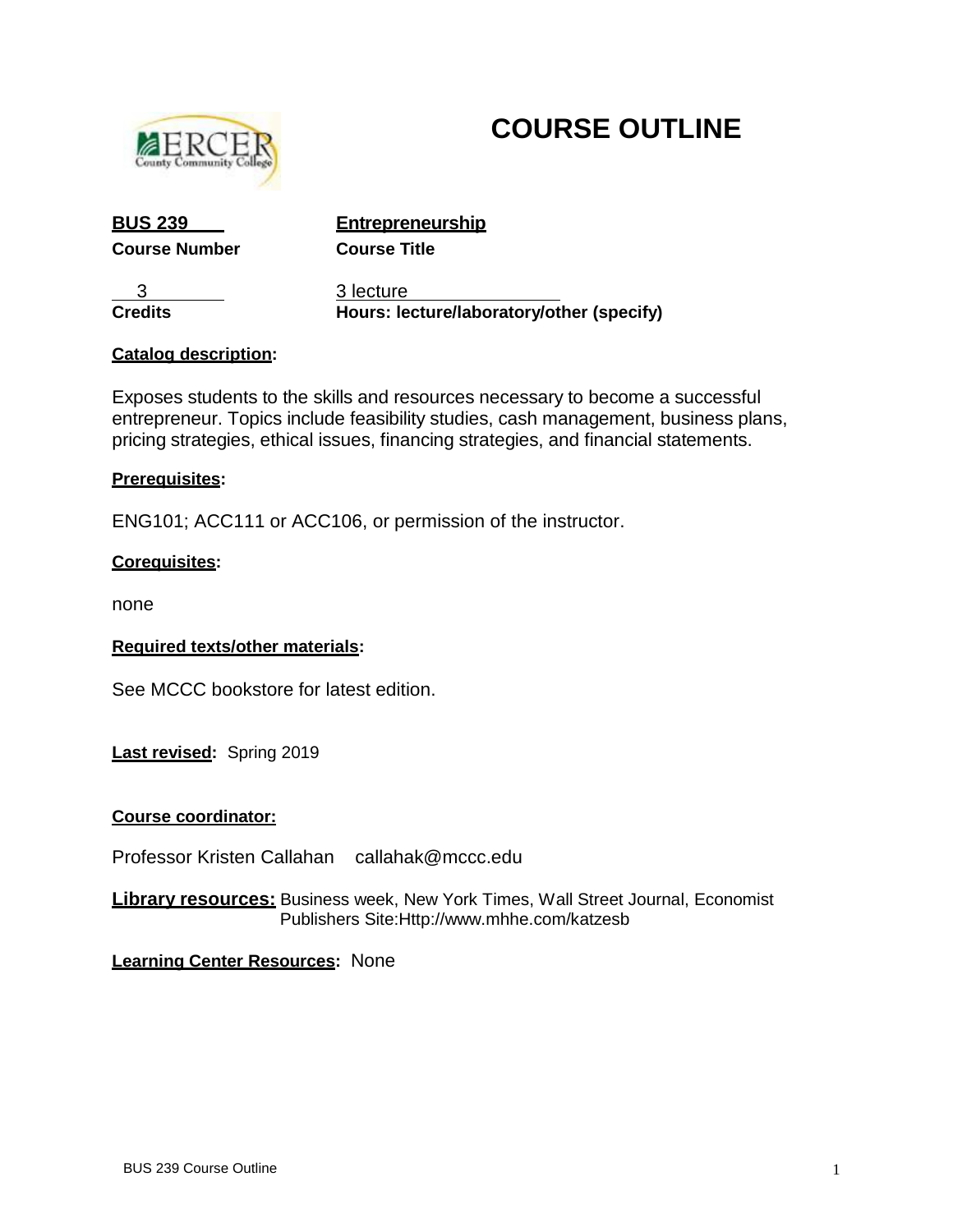## **Course Goals (CG) - The student will be able to:**

- 1. Explain the various types of entrepreneurs, skills, and the environmental framework of a small business. (GE Goal #1, CS A)
- 2. Identify and address ethical issues in small business management. (GE #9, CS C)
- 3. Evaluate ideas for business potential and conduct a feasibility study (GE Goal 1, 2, and 4; CS A, B, D, E)
- 4. Examine the different paths to business ownership and potential strategies for product development (GE Goal #1, CS A)
- 5. Explain marketing strategies including price elasticities, pricing psychology, advertising, distribution, location and sales (GE Goal 1 and 2; CS A and B)
- 6. Utilize key financial statements in budgeting and financial planning/management including cash flow, risk management, and borrowing needs. (GE Goal 1 and 2; CS A and B)
- 7. Develop a written comprehensive Business Plan for a new business. (GE Goal 1, 2, and 4; CS A, B, D, E)

# **Course-specific General Education Knowledge Goals and Core Skills**

#### **General Education Knowledge Goals (GE Goals)**

**Goal 1. Communication.** Students will communicate effectively in both speech and writing. **Goal 2. Mathematics.** Students will use appropriate mathematical and statistical concepts and operations to interpret data and to solve problems.

**Goal 4. Technology.** Students will use computer systems or other appropriate forms of technology to achieve educational and personal goals.

**Goal 8. Diversity.** Students will understand the importance of a global perspective and culturally diverse peoples.

**Goal 9. Ethical Reasoning and Action.** Students will understand ethical issues and situations.

## **MCCC Core Skills (CS)**

**Goal A. Written and Oral Communication in English.** Students will communicate effectively in speech and writing, and demonstrate proficiency in reading.

**Goal B. Critical Thinking and Problem-solving.** Students will use critical thinking and problem solving skills in analyzing information.

**Goal C. Ethical Decision-Making.** Students will recognize, analyze and assess ethical issues and situations. **Goal D. Information Literacy.** Students will recognize when information is needed and have the knowledge and skills to locate, evaluate, and effectively use information for college level work.

**Goal E. Computer Literacy.** Students will use computers to access, analyze or present information, solve problems, and communicate with others.

**Goal G. Intra-Cultural and Inter-Cultural Responsibility.** Students will demonstrate an awareness of the responsibilities of intelligent citizenship in a diverse and pluralistic society, and will demonstrate cultural, global,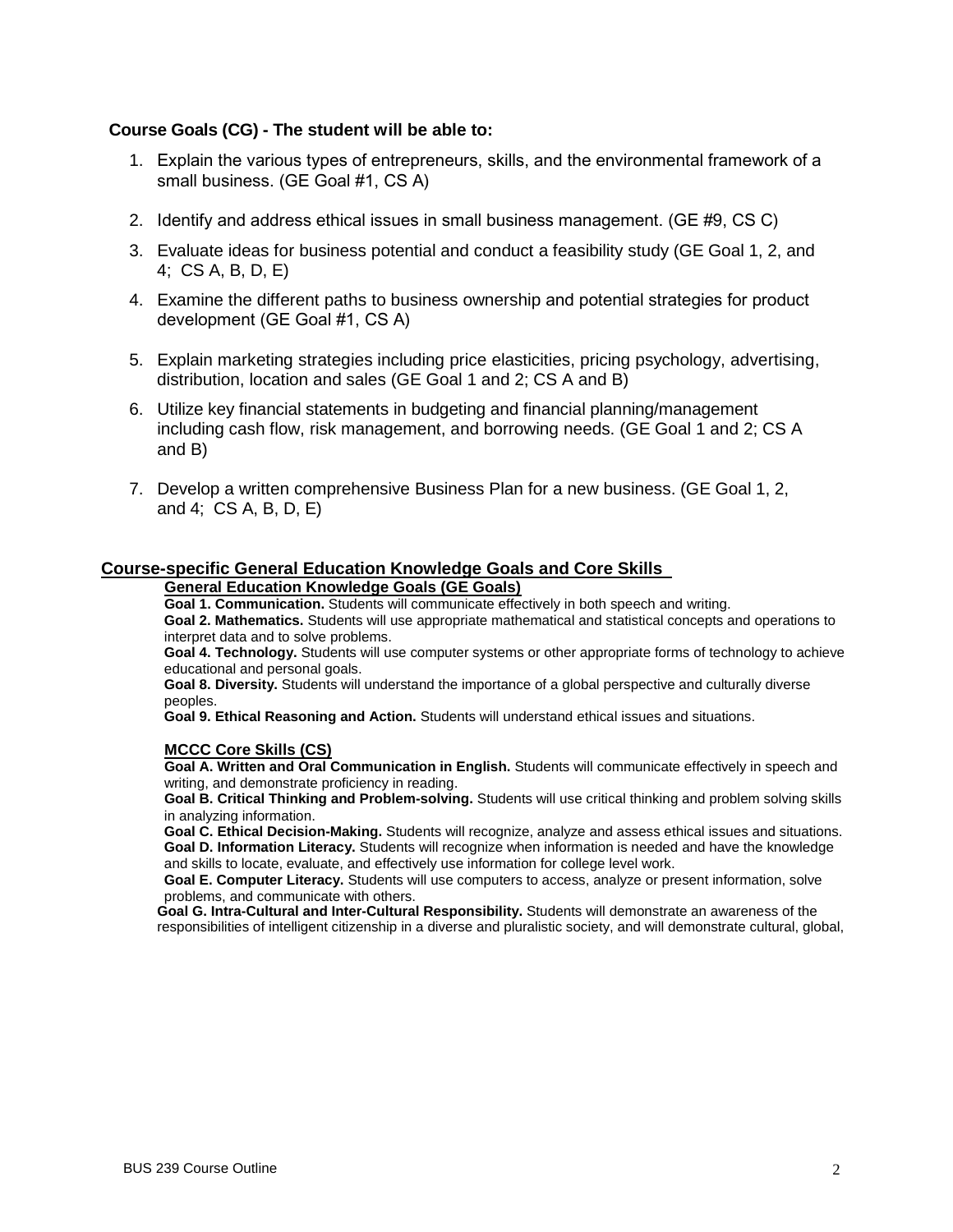# **Unit objectives:**

# Units of Study:

# Unit I BUSINESS: THE OPPORTUNITIES AND REWARDS

*The student should be able to:*

Clearly articulate the scope of small business in the United States (CG1) Distinguish the differences between small businesses and high-growth ventures (CG1). Discover the rewards entrepreneurs can achieve through their businesses (CG1). Be able to dispel the key myths about small businesses (CG1) Identify actions key to becoming a business owner.(CG1) Recognize the importance of small business to our economy and your community.(CG1)

# Unit II THE ENVIRONMENT OF SMALL BUSINESS AND ETHICS

## *The student should be able to:*

 Explain the internal and external environments of small business and how to do an environmental scan.(CG1) Identify legitimacy indicators of customers, supplies and support or certification organizations (CG1). Understand the importance of networking. (CG1) Explain what it means to be a social entrepreneur (CG1). Identify ethical dilemmas and appropriate approaches to handling them. (CG2)

# UNIT III BUSINESS ENTREPRENEURS: CHARACTERISTICS AND COMPETENCIES

## *The student will be able to:*

Explain the types of entrepreneurial personality.(CG1) Know the competencies of the successful entrepreneur (CG1). Discover the types of career paths entrepreneurs pursue.(CG1) Recognize the challenges of family business owners (CG1). Gain insight into the challenge women and minority business owners face.(CG1) Explain the reasons and challenges of people who become business owners later in life (CG1)

## UNIT IV BUSINESS IDEAS: CREATIVITY, OPPORTUNITY AND FEASIBILITY

## *The student should be able to:*

Identify the sources of opportunity entrepreneurs drawn on to get business ideas. (CG3)

Track the traditional ways ideas are evaluated for business potential. (CG3) Explore how creativity methods can help business owners recognize new opportunities.(CG3) Describe the five pitfalls that hinder innovation. (CG3)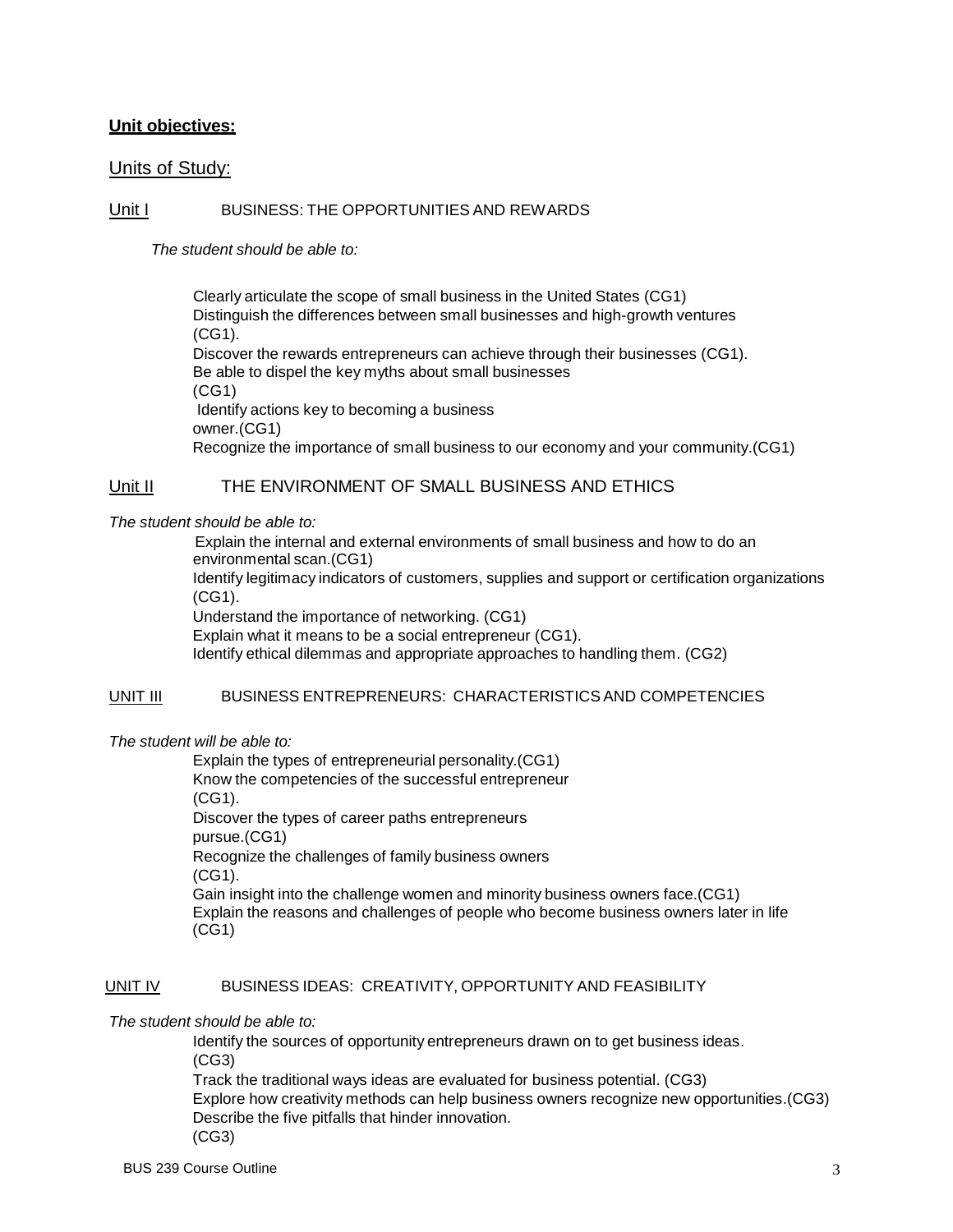Identify strategies for innovation in your business (CG3). Conduct a comprehensive feasibility study for your business ideas. (CG3)

## UNIT V PATHS TO FULL AND PART TIME ENTREPRENEURSHIP

*The student should be able to:*

Describe the ways that people get into small business part or full time ownership (CG4). Identify the rewards and pitfalls of starting a new business. (CG4) Identify the opportunities and pitfalls of purchasing an existing business.(CG4) Explain four methods of purchasing an existing business. (CG4) Explain the pros and cons of buying a franchise. (CG4) Recognize the problems of management succession in a family owned business.(CG4) Describe how hired managers become owners of small businesses. (CG4) Identify ethical concerns in part-time business ownerships.(CG2)

# UNIT VI SMALL BUSINESS STRATEGIES: IMITATION WITH A TWIST

## *The student should be able to:*

Understand the steps for strategic planning (CG4). Explain the forms for imitative and innovative businesses (CG4) Develop a SWOT analysis to identify strategic options (CG4) Explain the major strategies of small business. (CG4) Use value chain analysis to apply strategy throughout the firm.(CG4) Explain the process of sustaining competitive advantage through attracting customers and discouraging competition. (CG4)

## UNIT VIII SMALL BUSINESS MARKETING: PRODUCT AND PRICING STRATEGIES

*The student should be able to:*

Explain the 4 Ps of marketing as they pertain to small business. (CG5) Compare the characteristics of goods versus services.(CG5) Define the total product approach.(CG5) Explain the stages of new product development.(CG5) Explain the product life cycle and its stages (CG5) Outline the concept of price, variable costs, fixed costs and breakeven.(CG5) Explain price elasticities, pricing psychology, and other price influencers and their impact on pricing.(CG5) Apply different pricing strategies. (CG5)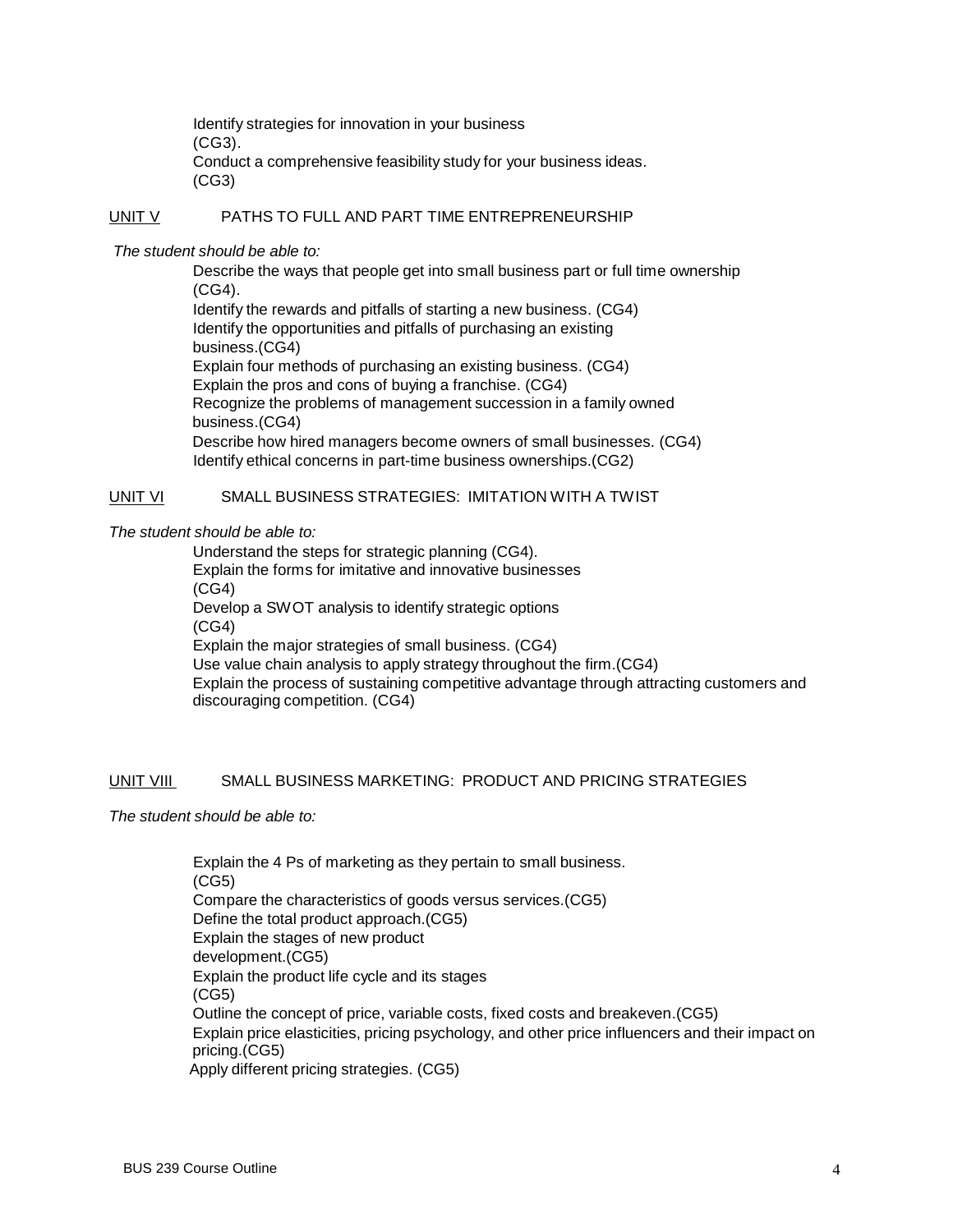# UNIT IX BUSINESS PROMOTION: CAPTURING THE EYES OF YOUR MARKET

*The student should be able to:*

Identify and assess your value proposition. (CG5) Segment and further define your target audience.(CG5) Recognize the different approaches and methods to convey your promotional message. (CG5) Explain the key skills involved in personal selling, especially closing the sale. (CG5) Differentiate public relations from advertising and know how to write a press release (CG5) Explain what is "news" and how to leverage the press to generate publicity. (CG5)

## UNIT X BUSINESS DISTRIBUTION AND LOCATION

*The student should be able to:*

Recognize the different types of direct marketing and their pros and cons. (CG5) Identify how to use the Internet as a distribution channel. (CG5) Explain how to implement non-direct distribution. (CG5) Differentiate the types of international strategies.(CG5) Identify what factors to consider in selecting your business location. (CG5) Set up your home-based business location. (CG5) Evaluate a potential site layout. (CG5) Explain the pros and cons of buying, building or leasing. (CG5)

## UNIT XI MARKETING PLANS: SAYING HOW YOU'LL GET SALES

*The student should be able to:*

State the importance of a marketing plan.(CG5) Identify the major methods for marketing research.(CG5) Use sales forecasting methods.(CG5) Find or create a product's differential advantage.(CG5) Identify the critical components of a marketing plan. (CG5)

## UNIT XII BUSINESS ACCCOUNTING: PROJECTING AND EVALUATING PERFORMANCE

*The student should be able to:*

Clearly articulate the requirements for a small business financial accounting system (CG6)

Explain the content and format of common financial statements (Balance Sheet, Income Statement, and Cash Flow) (CG6).

 Describe how accounting information can help you manage your business and understand its link to planning and budgeting.(CG6)

Craft budgets for your business. (CG6)

Identify ethical issues in the accounting process.

(CG2)

Understand the tools of management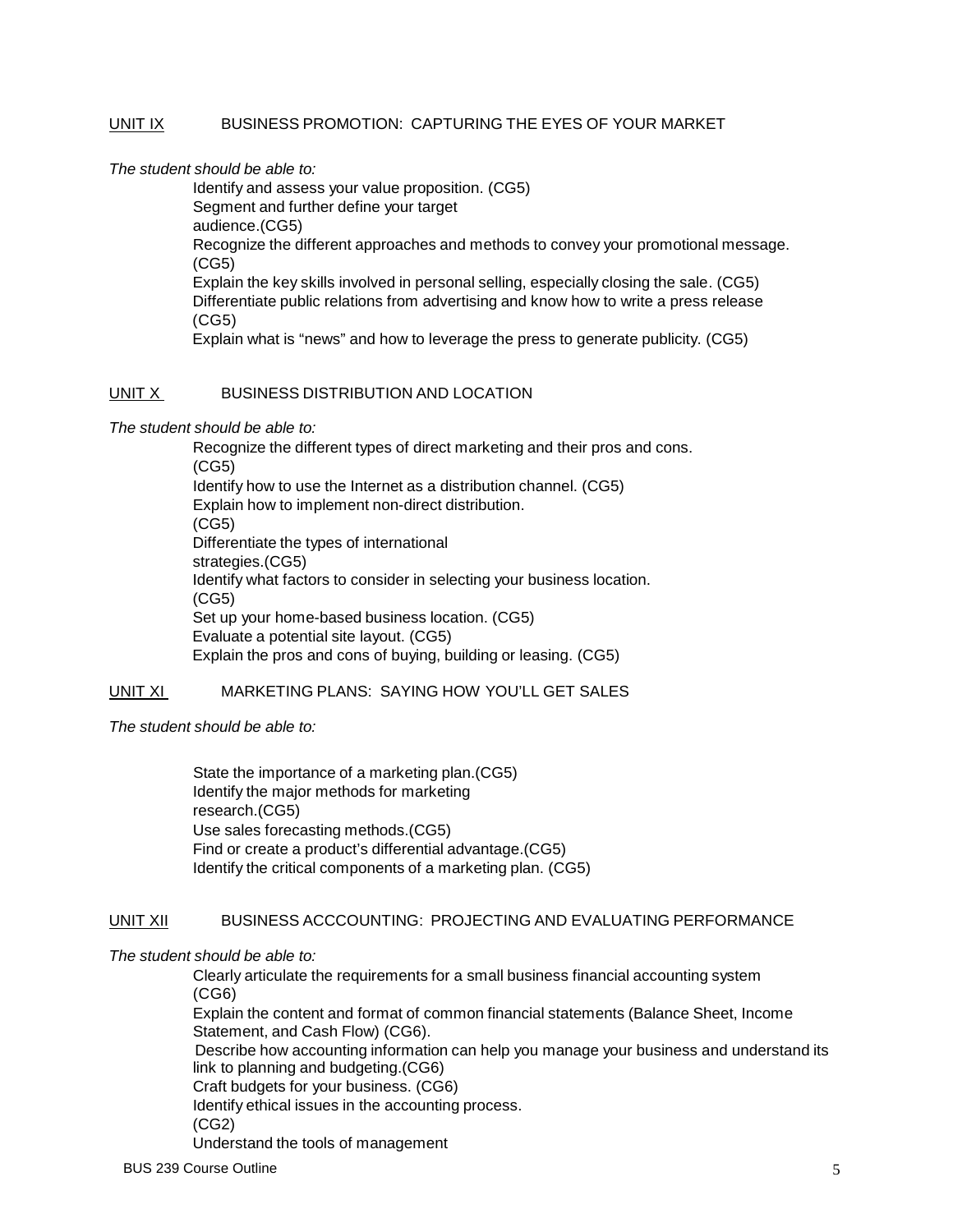accounting.(CG6)

## UNIT XIII CASH: LIFEBLOOD OF THE BUSINESS

#### *The student should be able to:*

Explain the importance of managing your business' money. (CG6) Describe the concepts of money, cash, and cash equivalents.(CG6) Discover the basics of managing cash flow.(CG6) Reconcile bank and company book balances. (CG6) Develop a cash budget.(CG6) Develop strategies for preventing and coping with cash flow problems. (CG6) Develop strategies for coping with cash shortages (CG6).

## UNIT XIV BUSINESS FINANCE: USING EQUITY, DEBTS AND GIFTS

#### *The student should be able to:*

Explain the types of capital financing and their costs and trade-offs (CG6). State the characteristics of a business that determines its ability to raise capital (CG6) Choose the right type of financing for your business. (CG6) Analyze the differing needs for financial management at each stage of business (CG6)

## UNIT XV BUSINESS PROTECTION: RISK MANAGEMENT AND INSURANCE

## *The student should be able to:*

State the meaning and nature of business risk.(CG6) Recognize the specific types of risks associated with different aspects of business operations.(CG6) Manage risks to stay within your level of risk tolerance. (CG6) Learn how insurance can be used to manage business risk.(CG6) Explain how to share risk with other businesses and organizations (CG6).

## UNIT XVI BUSINESS PLANS: SEEING AUDIENCES AND YOUR BUSINESS CLEARLY

*The student should be able to:*

BUS 239 Course Outline 6 and the contract of the contract of the contract of the contract of the contract of the contract of the contract of the contract of the contract of the contract of the contract of the contract of t Recognize why and when to develop a business plan. (CG7) Know how to tell the business plan story. (CG7) Explain the major sections of the classic business plan (CG7) Focus business plan sections to meet specific needs.(CG7)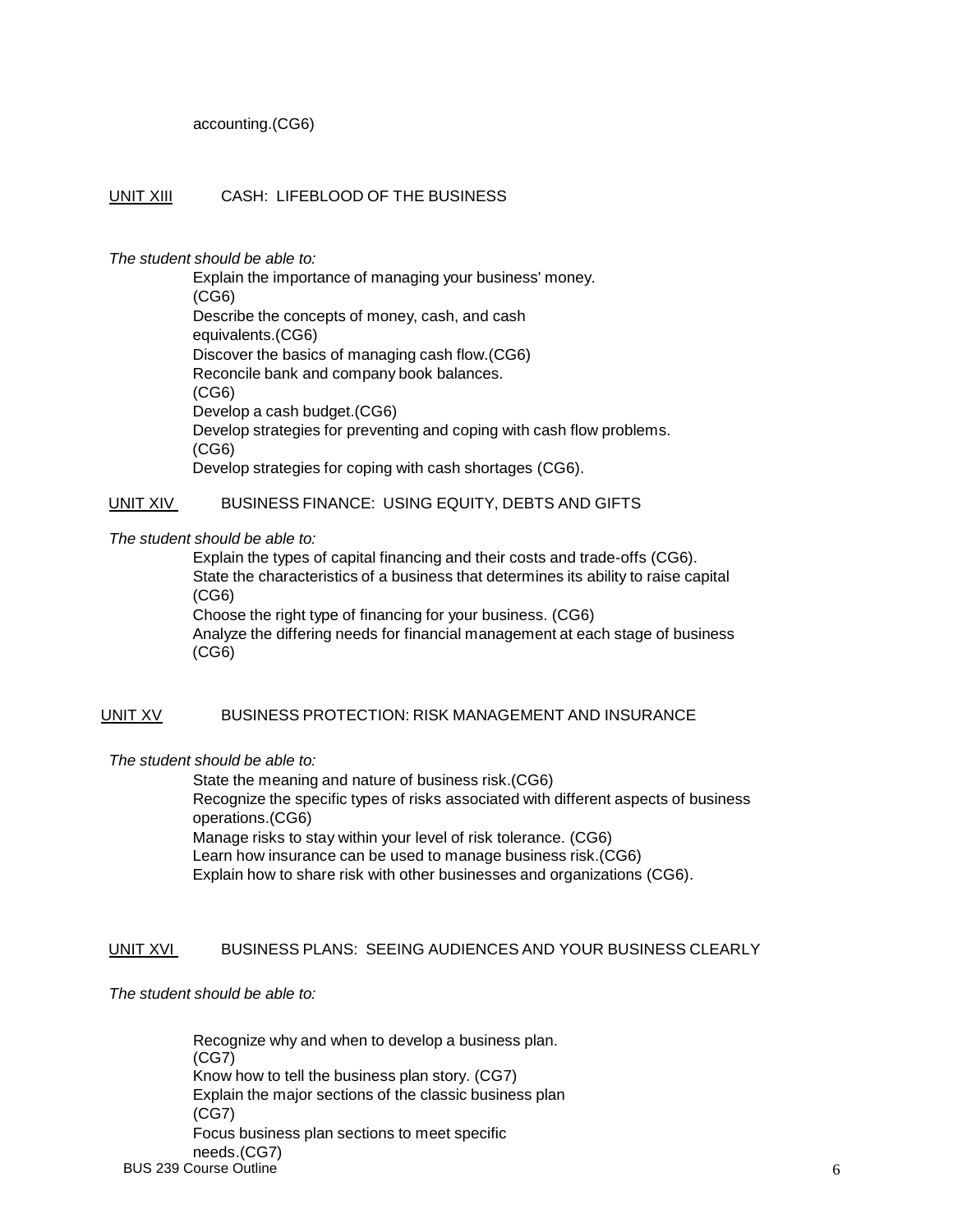Identify the major pitfalls when creating business plans (CG7) Develop a written business plan including a marketing plan and financial statements (CG7) Present a business plan to others.(CG7)

# **Evaluation of student learning:**

Students may be evaluated based upon the following:

| <b>Class Participation</b> | 10% |
|----------------------------|-----|
| Cases/Homework             | 25% |
| Feasibility/Business       | 25% |
| Exams                      | 40% |

Class Participation: Full and engaged attendance is expected and will be factored into the final grade. Students are solely responsible for all content and announcements covered in their absence as well as acquiring distributed materials. Students are also expected to arrive on time to class and are responsible for removal of any distractions (pagers, cell phones, side conversations, etc.). Students will be called upon in class to answer questions on assignments.

Cases and Homework: Out-of-class assignments or projects must be completed and turned in the date designated by the instructor. All projects must be typed and double-spaced unless otherwise noted by the instructor.

Feasibility and Business Plans: Must be completed and turned in on the date designated by the instructor. All projects must be typed and double-spaced unless otherwise noted by the instructor.

A feasibility plan includes the extent to which an idea is viable, realistic and the extent to which you are aware of internal and external forces that could affect your business. The plan should discuss and analyze the product or service, the industry and the market, the financial projections, and the plan for future action.

Exams: Students are expected to take all tests at the time the tests are scheduled. Unless there are verifiable extenuating circumstances, approved by the instructor, no student will be allowed to make-up any missed test. Any missed test will result in a zero grade. Exams may be given in the testing center or in class.

# **Academic Integrity Statement:**

Mercer County Community College is committed to Academic Integrity -- the honest, fair and continuing pursuit of knowledge, free from fraud or deception. This implies that students are expected to be responsible for their own work, and that faculty and academic support services staff members will take reasonable precautions to prevent the opportunity for academic dishonesty.

The college recognizes the following general categories of violations of Academic Integrity, with representative examples of each. Academic Integrity is violated whenever a student: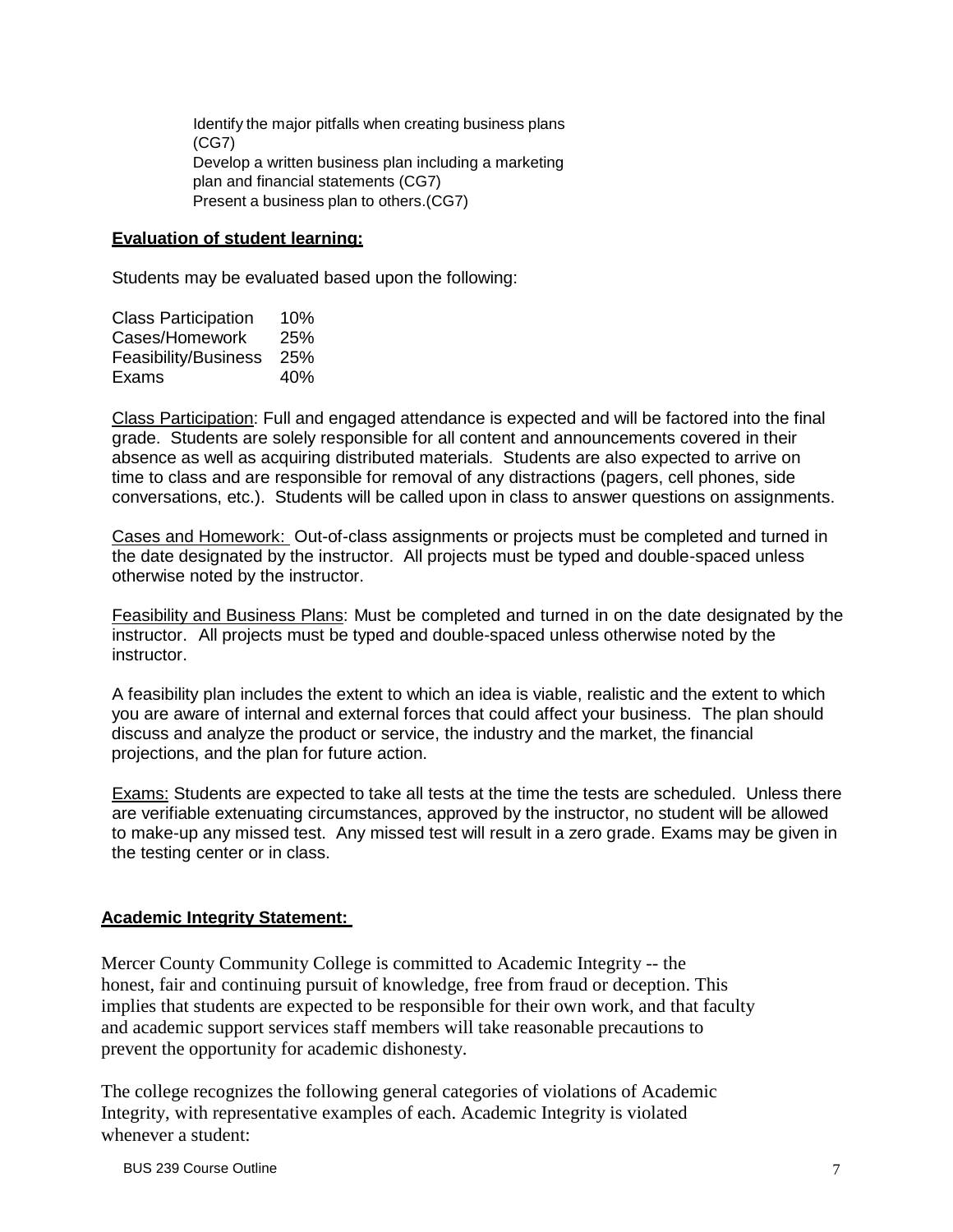# **A. Uses or obtains unauthorized assistance in any academic work.**

• copying from another student's exam.

• using notes, books, electronic devices or other aids of any kind during an exam when prohibited.

• stealing an exam or possessing a stolen copy of an exam.

# **B. Gives fraudulent assistance to another student.**

• completing a graded academic activity or taking an exam for someone else.

• giving answers to or sharing answers with another student before, during or after an exam or other graded academic activity.

• sharing answers during an exam by using a system of signals.

# **C. Knowingly represents the work of others as his/her own, or represents previously completed academic work as current.**

• submitting a paper or other academic work for credit which includes words, ideas, data or creative work of others without acknowledging the source.

• using another author's words without enclosing them in quotation marks, without paraphrasing them or without citing the source appropriately.

• presenting another individual's work as one's own.

• submitting the same paper or academic assignment to another class without the permission of the instructor.

• falsifying bibliographic entries.

• submitting any academic assignment which contains falsified or fabricated data or results.

# **D. Inappropriately or unethically uses technological means to gain academic advantage.**

• inappropriately or unethically acquiring material via the Internet or by any other means.

• using any electronic or hidden devices for communication during an exam. Each instructor and academic support service area is authorized to establish specific guidelines consistent with this policy.

# **Consequences for Violations of Academic Integrity**

For a single violation, the faculty member will determine the course of action to be followed. This may include assigning a lower grade on the assignment, assigning a lower final course grade, failing the student in the course, or other penalty appropriate to the violation. In all cases, the instructor shall notify the Chair of the Academic Integrity Committee of the violation and the penalty imposed.

When two (or more) violations of academic integrity are reported on a student, the Academic Integrity Committee (AIC) may impose disciplinary penalties beyond those imposed by the course instructors. The student shall have the right to a hearing before the AIC or a designated AIC subcommittee.

# **Appeals**

The student has a right to appeal the decision of the instructor or the Academic Integrity Committee. Judicial procedures governing violations of Academic Integrity are